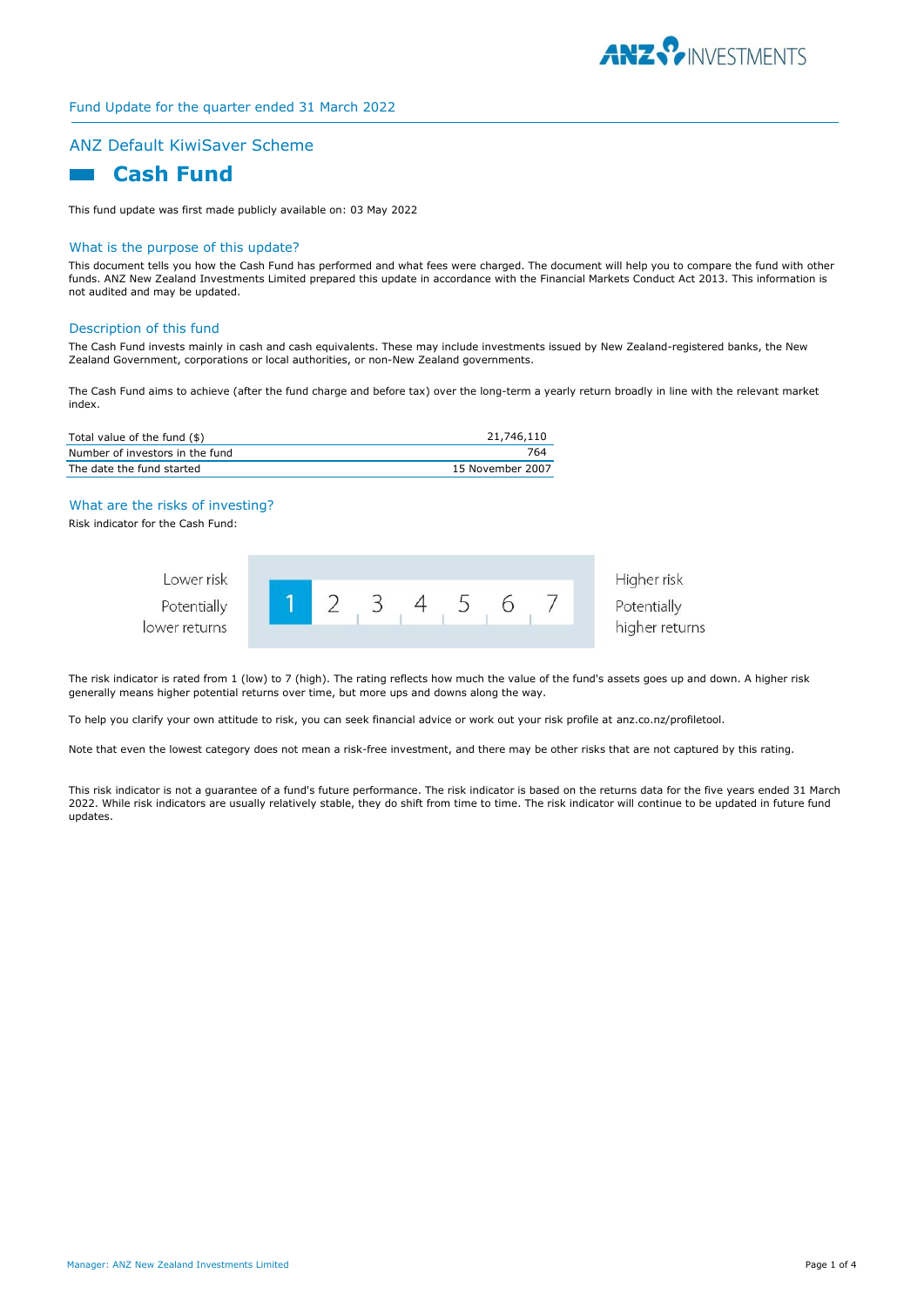## How has the fund performed?

|                                               | Average over past |           |  |
|-----------------------------------------------|-------------------|-----------|--|
|                                               | five years        | Past year |  |
| <b>Annual return</b>                          |                   |           |  |
| (after deductions for charges and tax)        | 1.12%             | 0.42%     |  |
| Annual return                                 |                   |           |  |
| (after deductions for charges but before tax) | 1.56%             | 0.59%     |  |
| Market index annual return                    |                   |           |  |
| (reflects no deduction for charges and tax)   | 1.28%             | 0.55%     |  |

The market index annual return shows the return of the S&P/NZX Bank Bills 90 Day Index.

Additional information about the market index is available in the statement of investment policy and objectives on the offer register at www.discloseregister.companiesoffice.govt.nz.



## **Annual return graph**

This shows the return after fund charges and tax for each of the last 10 years ending 31 March. The last bar shows the average annual return for the last 10 years, up to 31 March 2022.

**Important:** This does not tell you how the fund will perform in the future.

Returns in this update are after tax at the highest prescribed investor rate (PIR) of tax for an individual New Zealand resident. Your tax may be lower.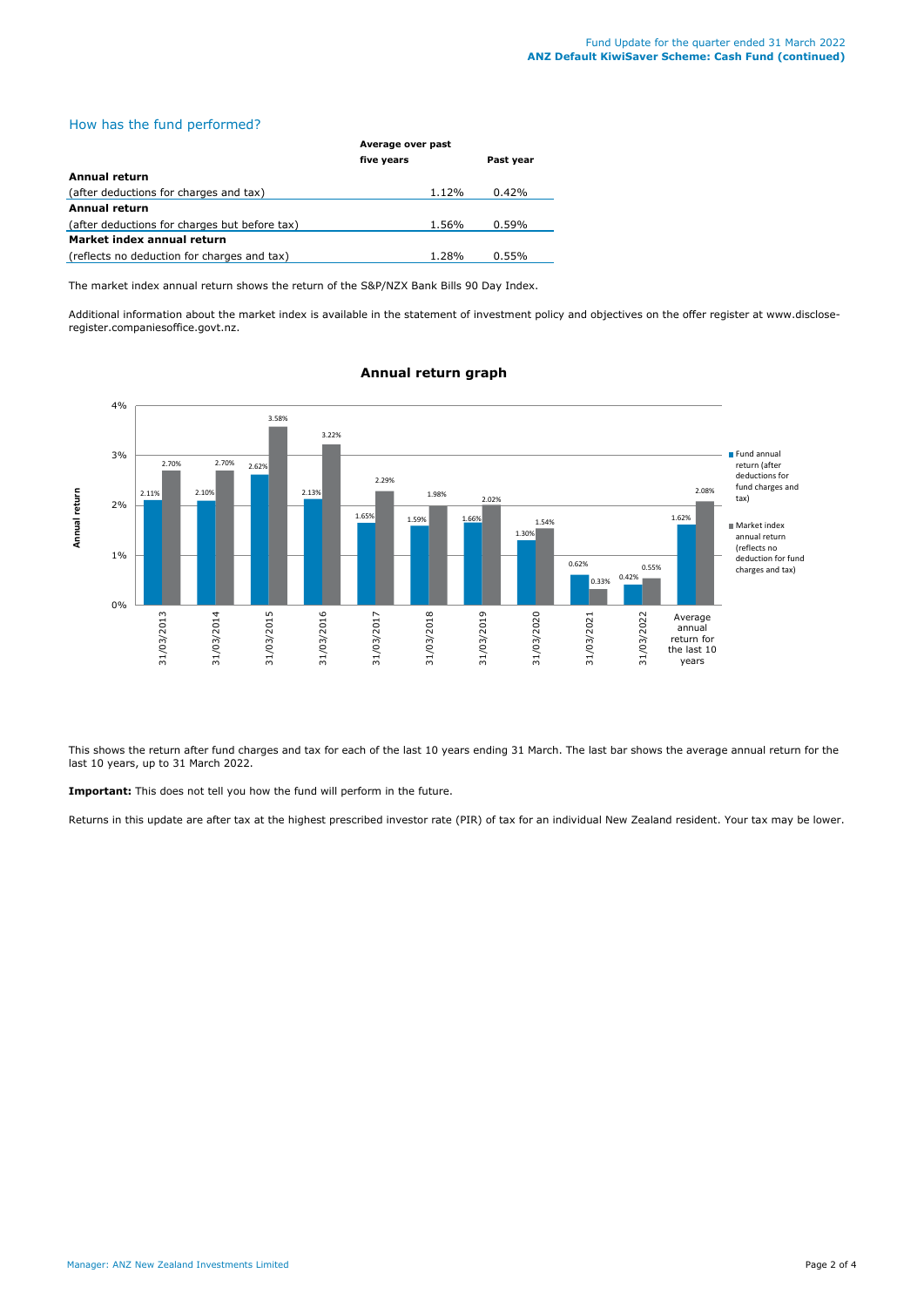# What fees are investors charged?

Investors in the Cash Fund are charged fund charges. In the year to 31 March 2021 these were:

|                                             | % of net asset value |
|---------------------------------------------|----------------------|
| Total fund charges <sup>1</sup>             | 0.24%                |
| Which are made up of:                       |                      |
| Total management and administration charges | 0.24%                |
| Including:                                  |                      |
| Manager's basic fee                         | 0.19%                |
| Other management and administration charges | 0.05%                |
| Total performance based fees                | $0.00\%$             |
|                                             |                      |
|                                             |                      |

|                             | Dollar amount per investor |
|-----------------------------|----------------------------|
| <b>Other charges</b>        |                            |
| Membership fee <sup>2</sup> | \$18                       |

Investors are not currently charged individual action fees for specific actions or decisions (for example, for withdrawing from or switching funds).

Small differences in fees and charges can have a big impact on your investment over the long term.

#### Example of how this applies to an investor

Sarah had \$10,000 in the fund at the start of the year and did not make any further contributions. At the end of the year, Sarah received a return after fund charges were deducted of \$42 (that is 0.42% of her inital \$10,000). Sarah also paid \$9.00 in other charges. This gives Sarah a total return after tax of \$33.00 for the year.

#### What does the fund invest in?

#### **Actual investment mix<sup>3</sup> Target investment mix<sup>3</sup>**

This shows the types of assets that the fund invests in. This shows the mix of assets that the fund generally intends to invest in.